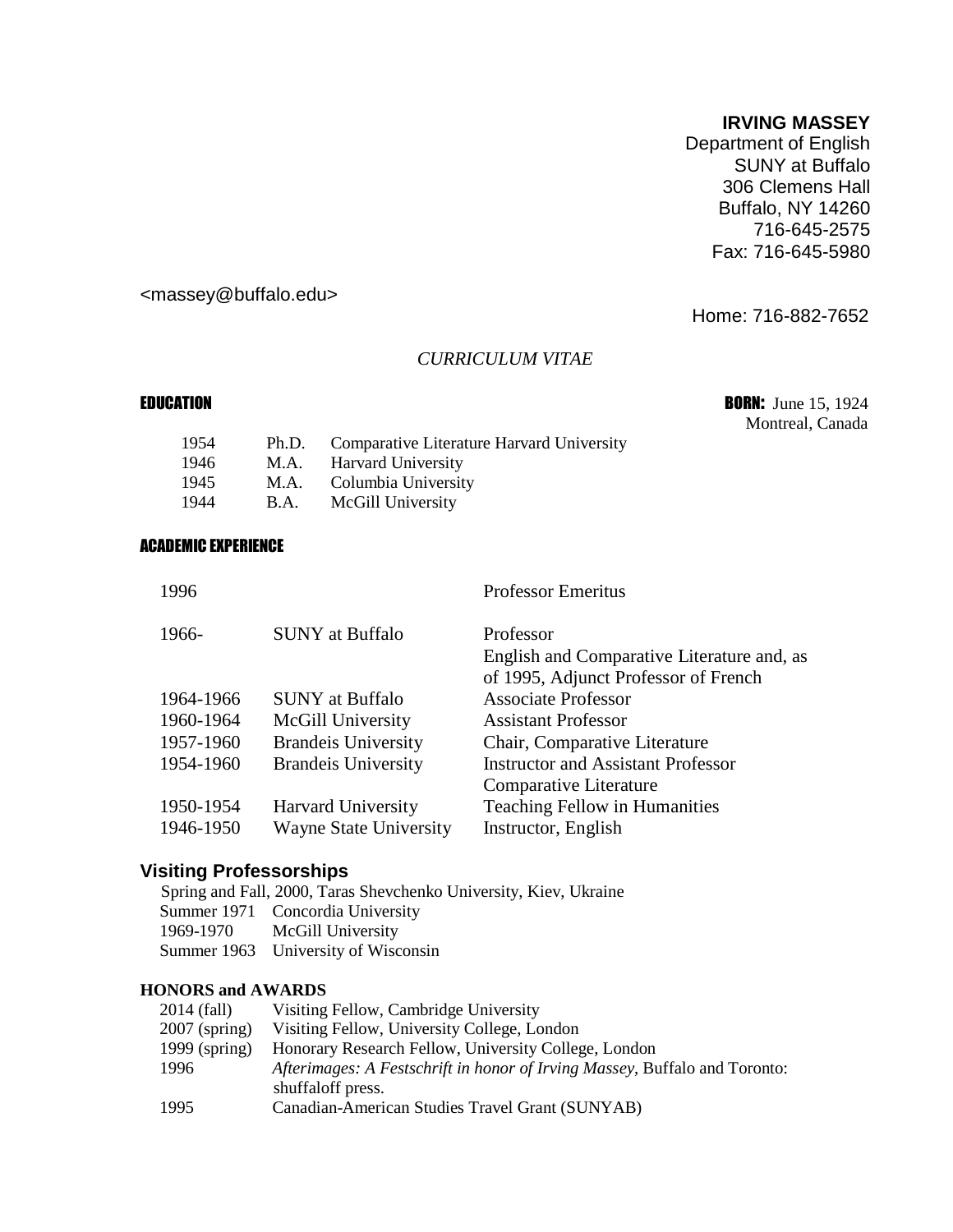| 1994 | <b>UUP Travel Grant</b>                  |
|------|------------------------------------------|
| 1991 | Canadian Senior Fellowship Award         |
| 1984 | A.P.S.                                   |
| 1983 | <b>Canadian Government Faculty Grant</b> |
| 1983 | <b>University Foundation Grant</b>       |
| 1973 | University Foundation Grant              |
| 1970 | <b>University Foundation Grant</b>       |
| 1969 | Canada Council                           |
| 1968 | <b>Huntington Library</b>                |
| 1967 | <b>University Foundation Grant</b>       |
| 1962 | Canada Council                           |
| 1961 | A.P.S.                                   |
| 1961 | A.C.L.S.                                 |
| 1959 | <b>French Government</b>                 |
| 1959 | A.P.S.                                   |
|      |                                          |

# PUBLICATIONS

## **Books**

*"A New Turing Test: Metaphor vs. Nonsense," which appeared in "AI and Society" 36 (July, 2021), 677-684*

*Necessary Nonsense: Aesthetics, History, Neurology, Psychology,* Columbus: Ohio State University Press, 2018.

*The Neural Imagination: Aesthetic and Neuroscientific Approaches to the Arts*. Austin: University of Texas Press, 2009.

*Philo-Semitism in Nineteenth-Century German Literature.* Tübingen: Max Niemeyer, 2000.

*Identity and Community: Reflections on English, Yiddish, and French Literature in Canada*. Detroit: Wayne State University Press, 1994.

*Bodleian MS. Shelley Adds. d. 7: A Facsimile Edition, with Transcription and Notes*. Irving Massey, ed. New York: Garland Publishing, 1987.

*Find you the Virtue: Ethics, Image, and Desire in Literature*. Fairfax, Va.: George Mason University Press, 1987.

*The Gaping Pig: Literature and Metamorphosis*. Berkeley: University of California Press, 1976.

*The Uncreating Word: Romanticism and the Object*. Bloomington: Indiana University Press, 1970.

*Posthumous Poems of Shelley: A Variorum Edition of Bodleian MS. Shelley adds. d. 9.* Irving Massey, ed. Montreal: McGill University Press, 1969.

De Vigny, Alfred. *Stello*. Irving Massey, trans. with Introduction and Notes. Montreal: McGill University Press, 1963.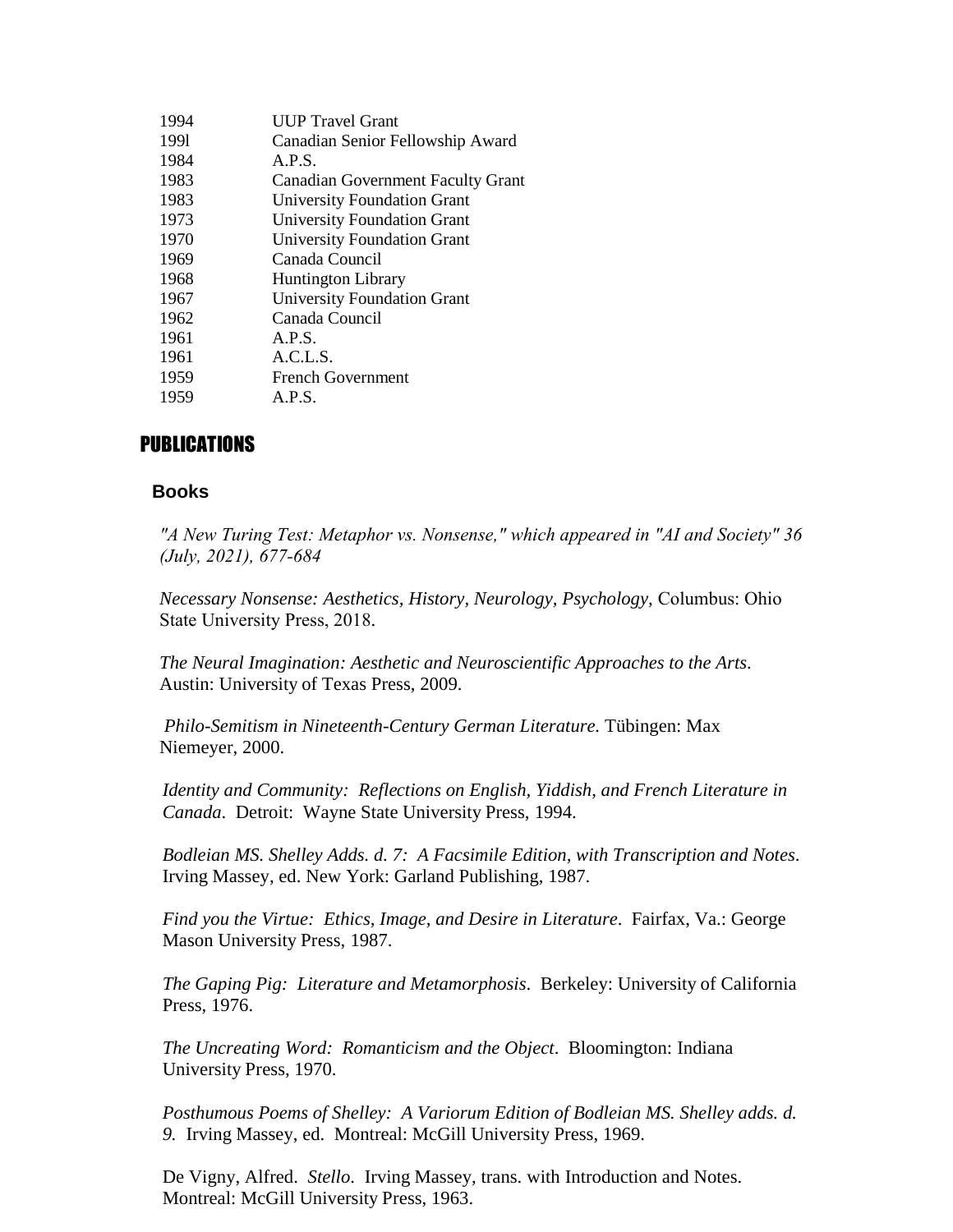Particularism (Proceedings of the l989 Buffalo Conference on Particularism). Ed., with introduction and bibliography, by Irving Massey. Appeared in summer l990 as a special issue of Criticism (vol. 32, no. 3).

## **Articles**

Le personnage du Juif dans l'œuvre d'Erckmann-Chatrian. Méditations sur l'iconoclasme. Studi Francesi 2017

(With collaborators:) "Intrusions of a Drowsy Mind: Neural markers of Phenomenological Unpredictability" Frontiers in Psychology 2015 6:202, 22 pp,

"Abu Al Ma'ari (973-1058), Fragment." Translated by Irving Massey and Sami Hanna. House Organ no. 69 (Winter, 2010). n.p.

N. Akulenko, The Hay Wain, "Prophets," from the Book of Isaiah. Translated by Irving Massey and Marina Vysotksa. House Organ no. 72 (Fall, 2010). n.p.

"Gambling on Love," Poetics Today XXX (Summer 2009), 363-370.

"The Wounded Body in Canadian and American Yiddish Poetry." pp. 33-43 in *Mosaics of Words: Essays on the American and Canadian Literary Imagination*, edited by A. Preis-Smith, E. Luczak, M. Paryz (Warsaw, 2006: University of Warsaw Press).

"The Musical Dream Revisited: Music and Language in Dreams," Psychology of Aesthetics, Creativity, and the Arts, vol. S., no.1 (2006), 42-50.

Three Poems from the Russian, House Organ, August, 2002.

"Poem or Prayer? Herbert, Keats, and Kant," pp.178-183 in memorial volume for Prof. Y.O. Zhlukhtenko, Kiev, 2000.

"Notes on the Imagination, Part III," Paunch 69-70 ("The Live Creature", May, 1999), 12-21.

"Sacher-Masoch, Talmudist," Aschkenas, VII (1997), 341-388.

Second edition, Irving Massey and Daniel Weinstein, eds., Buffalo, 1995.

Introduction to Postcolonial Perspectives. Irving Massey and Charles Jones, eds., Buffalo: 1994.

"Notes on the Imagination," pp. 29-38 in Peter Baker, Sarah Webster Goodwin, Gary Handwerk, edd., The Scope of Words (New York, etc.: Peter Lang, 1991).

"Freud before Freud: K.A. Scherner (l825-l889)," Centennial Review 34 No. 4 (fall, l990), 567-576.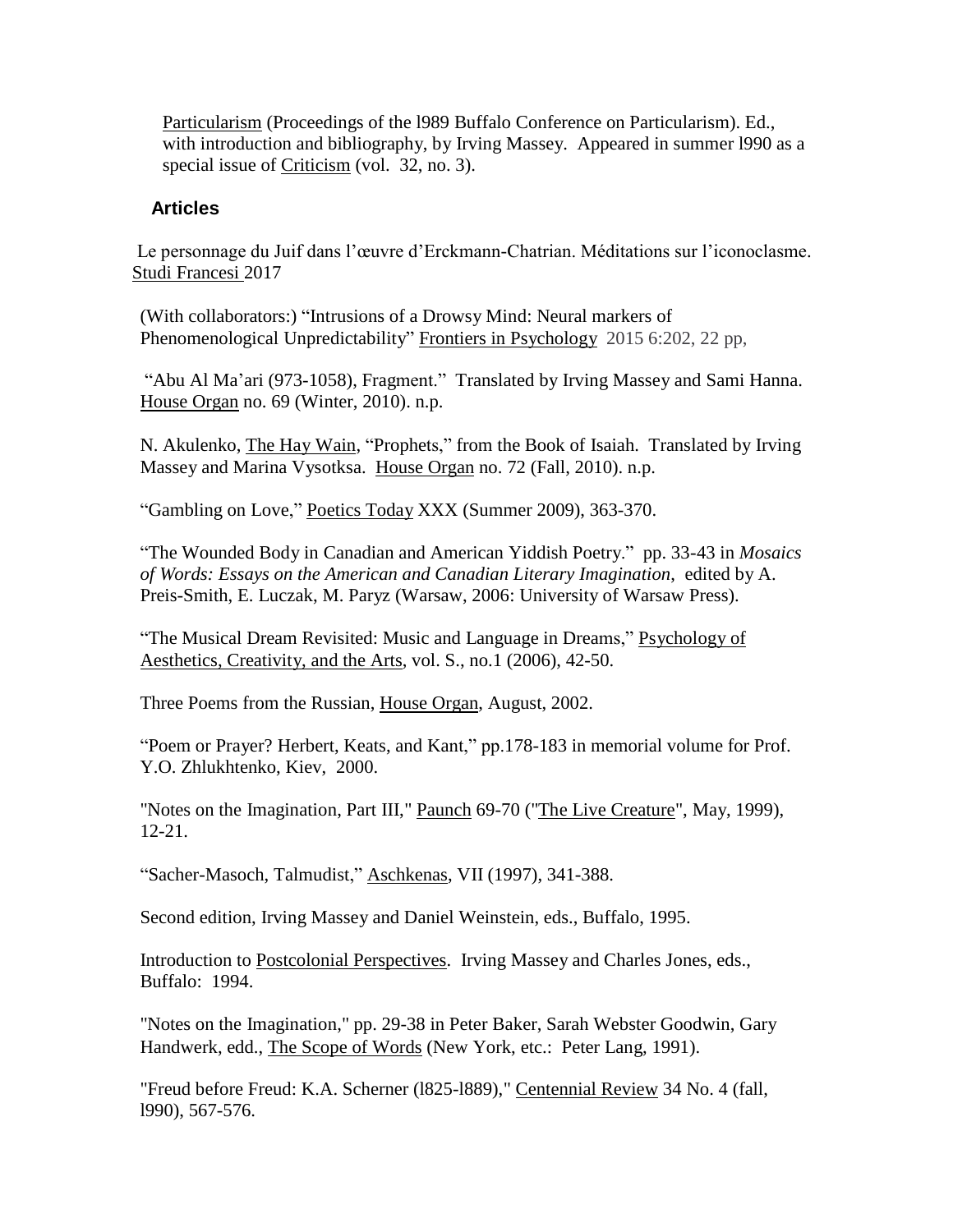"Public Lives in Private: Ida Maze and the Montreal Yiddish Renaissance," pp. 129-157 in Ira Robinson, Pierre Anctil, and Mervin Butofsky, eds., An Everyday Miracle (Montreal: Véhicule, l990).

"Two Poems by Ida Maze." Irving Massey and Irving Feldman, trans. *Yiddish*. VII, Nos. 2-3 (1988), pp. 204-206.

"Between the Words." Introduction to *Indeterminacy in Film*. Irving Massey and James Morrison, eds. Buffalo: 1987.

"Influence Without Anxiety: Sir Charles G.D. Roberts and Me." *Kenyon Review*. IX (1987), 114-128.

"The Green Aquarium." *Midstream*. XXIX (1983), 65-70.

"The Effortless in Art and Ethics." *Georgia Review*. XXXVII (1983), 640-58.

"Words and Images: Harmony and Dissonance." *Georgia Review*. XXXIV (1980), 375- 395.

"History and Mimesis." Introduction to *History and Mimesis*. Irving Massey and Sung-Won Lee, eds. Buffalo: 1983.

"Escape from Fiction." *Georgia Review*. XXXII (1978), 611-630.

"Yiddish Poetry of the Holocaust." *Jewish Dialog.* (Spring 1978), 4-11.

"Two Types of Visual Metaphor." *Criticism*. XIX (1977), 285-295.

"The Pouffe and the Joint-Stool." Introduction to *Literature and Iconoclasm*. Irving Massey and B. Caraher, eds. Buffalo: 1976.

"Two Monsters." *Matières.* III (1975), 65-90. (Aarhus, Denmark).

*In Memoriam George Mathewson*. Pamphlet. Irving Massey and S. Klima, eds. Edinburgh: 1975.

"Metaphor as Contradiction." Introduction to *Literature and Contradiction*. Irving Massey and B. Caraher, eds. Buffalo: 1974.

"Some Antecedents of Saussure." *Linguistische Berichte*. 30 (1974), 66-68.

"The Third Self." *BMMLA*. VI (1973), 114-120.

"Hoffmann's 'The Sandman.'" *Genre*. VI (1972), 99-104.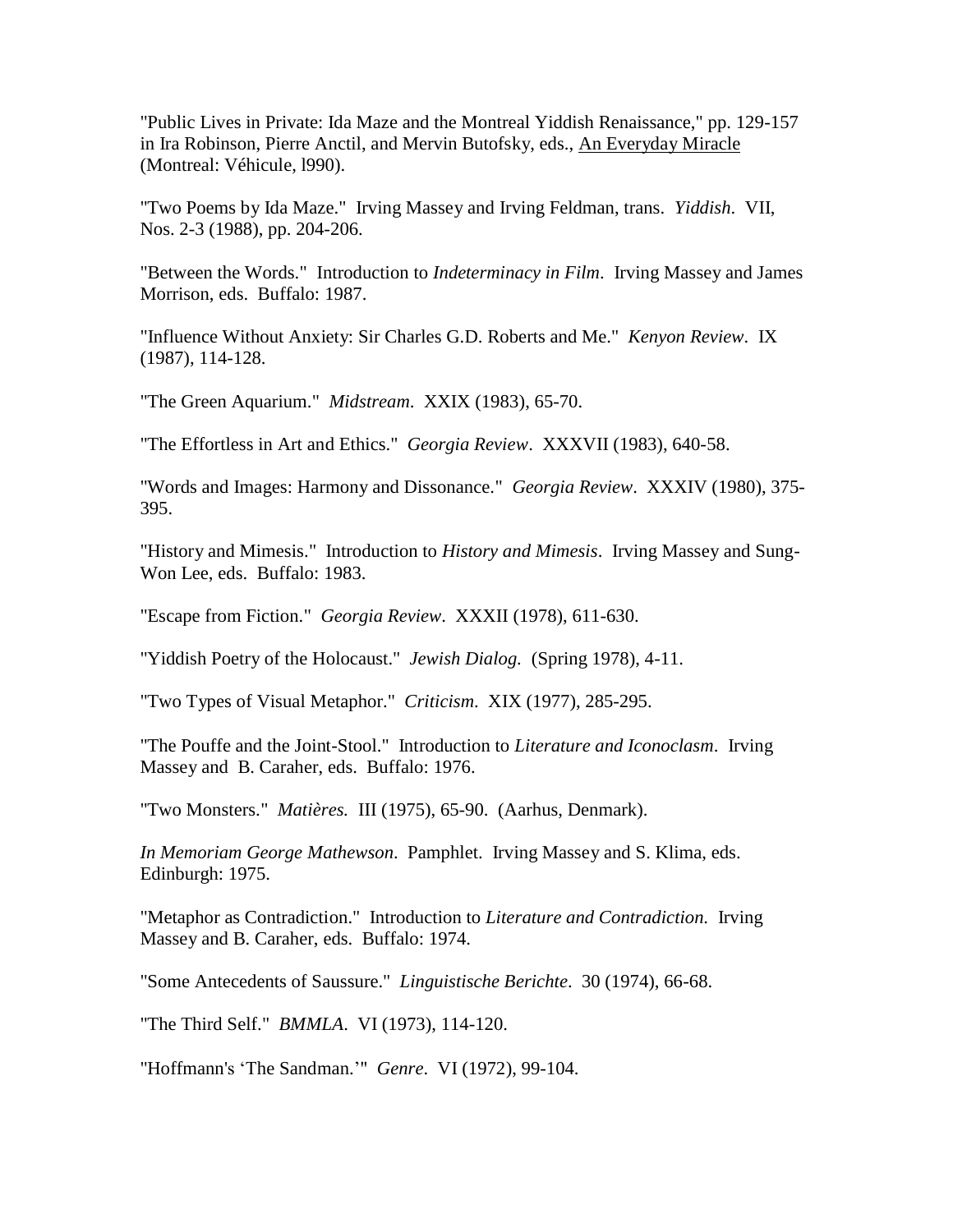"Shelley's `Dirge for the Year.'" *Costerus Studies*. IV (1972), 99-104.

"Some Letters of Shelley Interest." *Keats-Shelley Memorial Bulletin*. XIX (1968), 14- 17.

"Some Manuscript Sources of Shelley's *Poetical Works* (1839)." *Keats-Shelley Journal*. XVI (Winter 1967), 29-38.

"Verlaine and Vigny: the Use and Abuse of Sources." *Romance Notes*. VII (Spring 1966), 123-126.

"Notes for *Stello* in the Musée de Condé." *Modern Philology*. LXIII (February 1966), 246-251.

The same, with marginalia to the *Poëmes*, and A.L.S. *Bulletin of the New York Public Library*. LXIX (May 1965), 330-343.

"Variants from the MS of *Stello*." *Bulletin of the New York Public Library*. LXIX (March 1965), 164-181; (April 1965), 259-275.

"The Romantic Movement: Phrase or Fact?" *Dalhousie Review*. XLIV (Winter 1965), 396-412.

"An End to Innocence." *Queen's Quarterly*. LXXII (Spring 1965), 178-194.

"Two Unpublished Letters of Alfred de Vigny." *Studies in Romanticism*. III (Spring 1964), 186-189.

"Mary Shelley, Editor of Percy Bysshe Shelley's Manuscripts." *American Philosophical Society Year Book 1962.* Philadelphia: 1963, 592-593.

"Mary Shelley, Walter Scott, and Maga." *Notes and Queries*. (November 1962), 420- 421.

"Shelley's `Time': an Unpublished Sequel." *Studies in Romanticism*. II (Autumn 1962), 57-60.

"The Manuscripts of Alfred de Vigny." *American Philosophical Society Year Book 1960*. Philadelphia: 1961, 632-633.

"Shelley's `Music, When Soft Voices Die': Text and Meaning." *Journal of English and Germanic Philology*. LIX (1960), 430-438.

"A Note on the History of Synaesthesia." *Modern Language Notes*. LXXI (1958), 203- 206.

"Form and Content in a Rimbaud Poem." *Romanic Review*. XLVIII (1957), 17-25.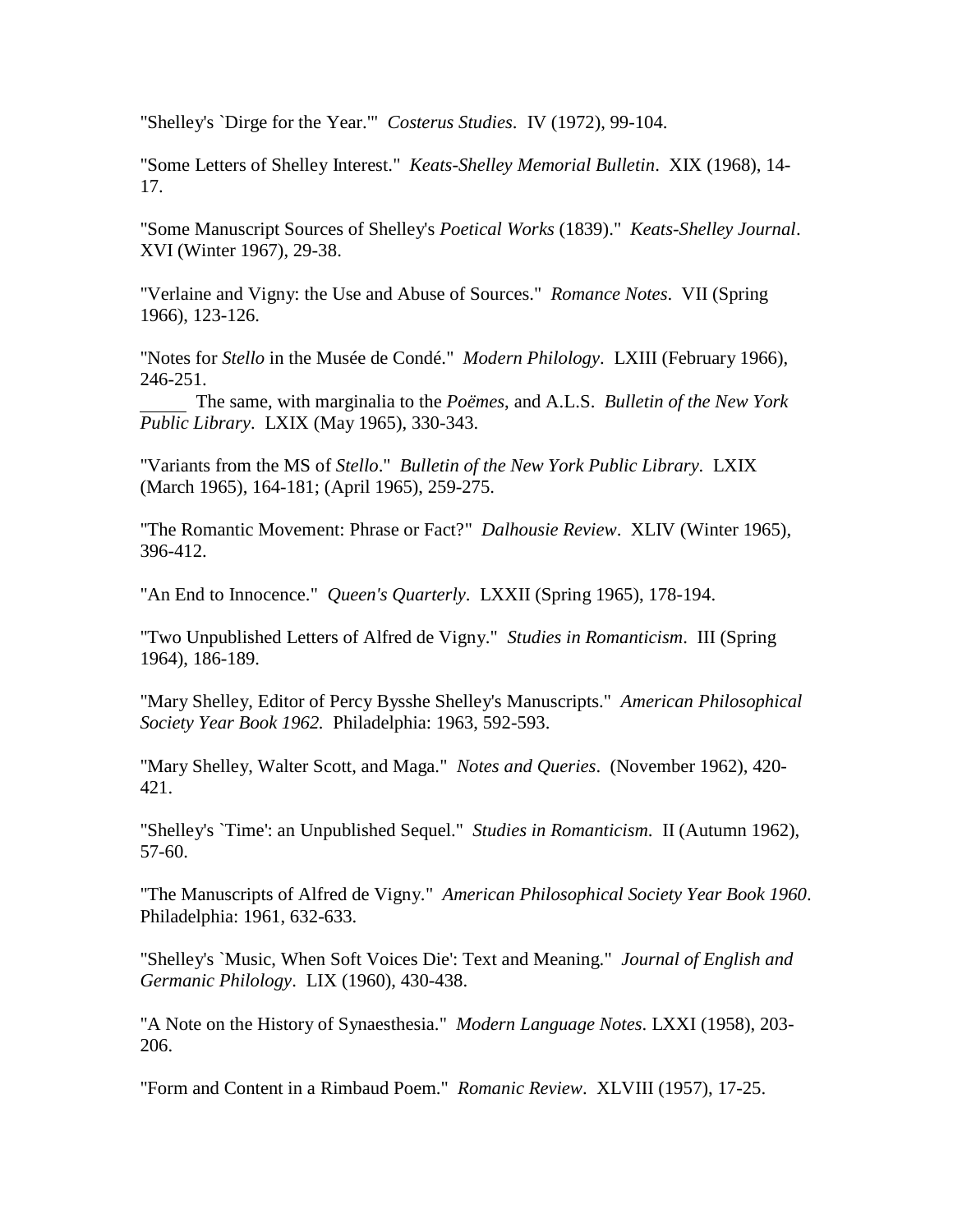"`La Bouteille des courants' and `La Bouteille à la mer.'" *Modern Language Review*. LII (1957), 85-88.

"Subject and Object in Romantic Fiction." *Symposium*. XI (1957), 185-203.

"A Nineteenth-century Psychopneumatic Theory." *Isis*. XLVI (1955), 51-52.

"The Contribution of Neurology to the Scepticism of Alfred de Vigny." *Journal of the History of Medicine*. IX (1954), 329-348.

#### **Reviews**

Review of I. Goldfarb's sonnet sequence ("590 Sonnets") in House Organ 83 (Summer, 2013), p. 1.

*Byron and the Jews*, by Sheila Spector. Wayne State University Press, Autumn, 2011. In *Religion and Literature*. V. 43.3 pp. 233-235.

"A Rationality Larger than the Material Universe." (On recent Coleridge Criticism). In *Criticism*. L (2008), 339-343.

Rauch, Angelika. The Hieroglyph of Tradition. In Criticism. XLIV (2002), 293-297.

Richardson, Alan. British Romanticism and the Science of Mind. In Criticism. XLIV (2002),76-80.

Ronan, Clifford. Antike Roman. In Criticism. XXXVIII (1996), 490-491.

Pollock, Zailig. A.M. Klein. The Story of the Poet. In Criticism. XXXVIII (1996), 342- 347.

"On A.M. Klein (Review Essay)." In *Canadian Jewish Studies*. III (1995/99), 117-126.

Miller, J. Hillis. *The Linguistic Moment*. In *Studies in Romanticism*. XXVII (1988), 336- 339.

Harpham, Geoffrey. *On the Grotesque*. In *Criticism*. XXVII (1985), 433-434.

Fry, Paul H. *The Reach of Criticism*. In *The Kenyon Review*. (1984), 102-107.

Cooke, Michael G. *Acts of Inclusion*. In *Criticism*. XXII (1980), 176-178.

Rimbaud, Arthur. *Illuminations*. In *French Review*. XLII (October 1968), 162-163.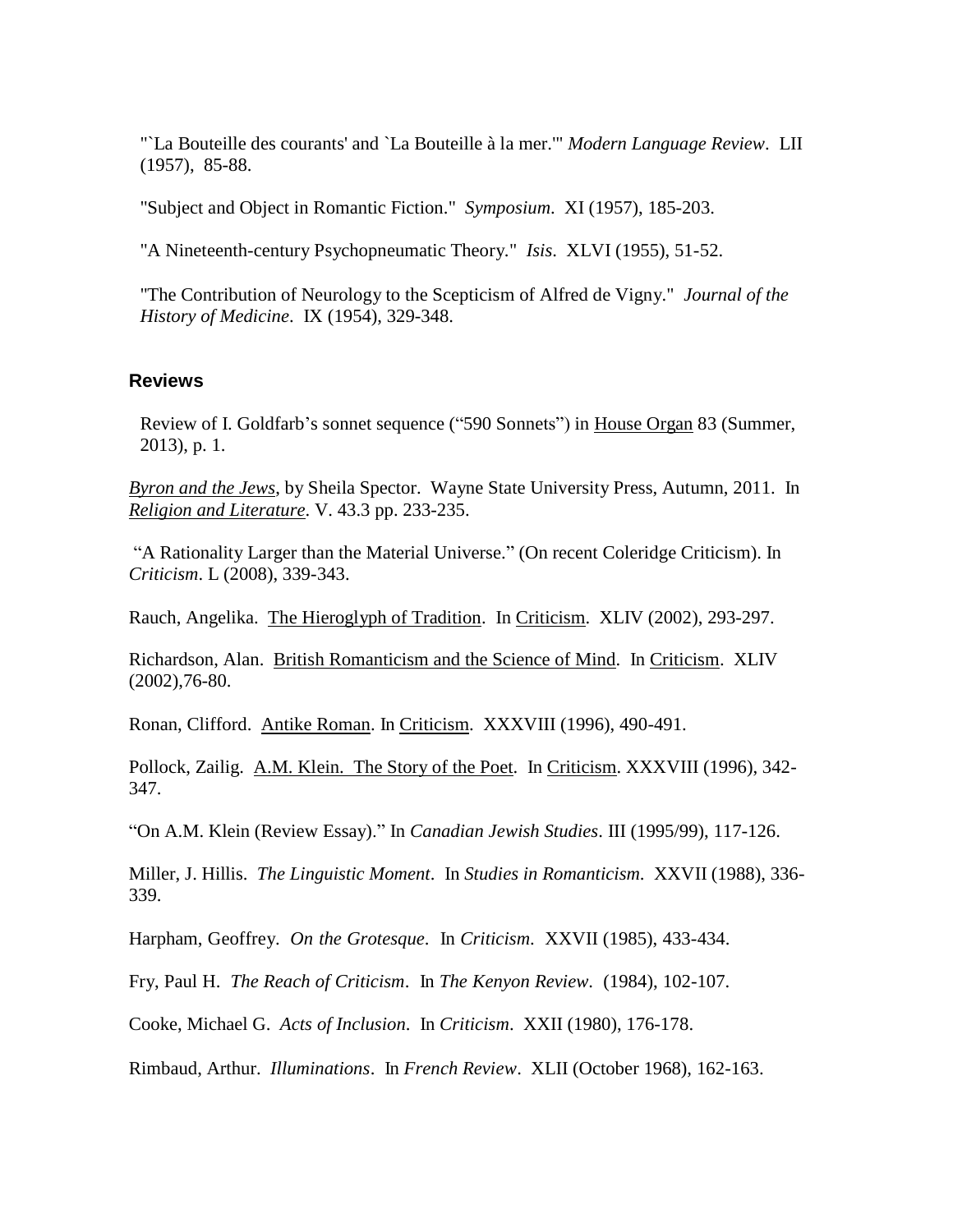Wheatley, Katherine E. *Racine and English Classicism*. In *Comparative Literature*. X (1958), 173-174.

### LECTURES

In October, 2013, I gave a talk in a series on science and literature at the University at Buffalo, with the title, "The Image Made by Chance in Shakespeare and Kant." In April, 2013, I gave a talk for the Department of English at the University at Buffalo on "Neuroaesthet

ics and the Aesthetics of Nonsense."

In October, 2012, I was the keynote speaker at a full-day conference held at Clare College, Cambridge (U.K.), designed to introduce the broader Cambridge community to the subject of neuroaesthetics, and to report on a study that I had initiated at Cambridge, in the CBU labs. This study was an exploration of the language system during

hypnagogia. The data from this study are still being analyzed. The title of my talk was "Neuroaesthetics, Hypnagogia, and the Aesthetics of Nonsense."

In November, 2012, I gave a talk on hypnagogia in the laboratory of Professor Rajendra Badgaiyan at the University at Buffalo.

June, 2009 "Symbolic Form from Fechner to Freud," London, IAPL Conference.

July, 2008 University of Borgamo: session chair, R.L. Stevenson Conference.

June, 2008 "The Musical Dream Revisited," University of Cambridge (invited speaker).

June, 2008 "Literature and Neuroscience," Bar Ilan University (invited speaker).

November, 2006 "Criticism, Evolution, and the Science of Mind." New York City, SLAS Conference on Evolution.

April, 2006 "'Cognitive Science and Literature: 'At the Limits of Language: Aphasia, Dream, and Poetry'" Storrs, Connecticut.

September, 2005 "Beauty and the Brain: Vision, Words, and Music," New York City Poetics and Cognitive Science Conference (Dactyl Foundation).

March, 2005 "Neuroscience and the Arts: Music, Painting, Metaphor," Harvard Medical School (invited speaker).

March, 2004 "Neuroscience and the Arts: Music, Painting, Literature," The Jacobs Neurological Institute, Buffalo General Hospital (invited speaker).

June, 2003 "Music in Dream," International Association for Philosophy and Literature, Leeds, U.K.

April, 2003 "Neuroscience and the Humanities," University of Havana, Cuba (invited speaker).

June, 2002 "Metaphor and Pun in Dream," Association for the Study of Dreams, Boston. June, 2002 "Metaphor and Pun in Dream," IAPL Conference, Rotterdam.

April, 2002 "Music and Language in Dreams," Toronto Neuropsychiatric Association (invited speaker).

October, 2001 "Music and Language in Dreams," Society for Literature and Science Conference, Buffalo.

November, 2000 "Huckleberry Finn and the Angel of Death," Taras Shevchenko University, Kiev.

May, 2000 Three lectures on "Periodization and its Discontents," American Studies Conference, Kiev.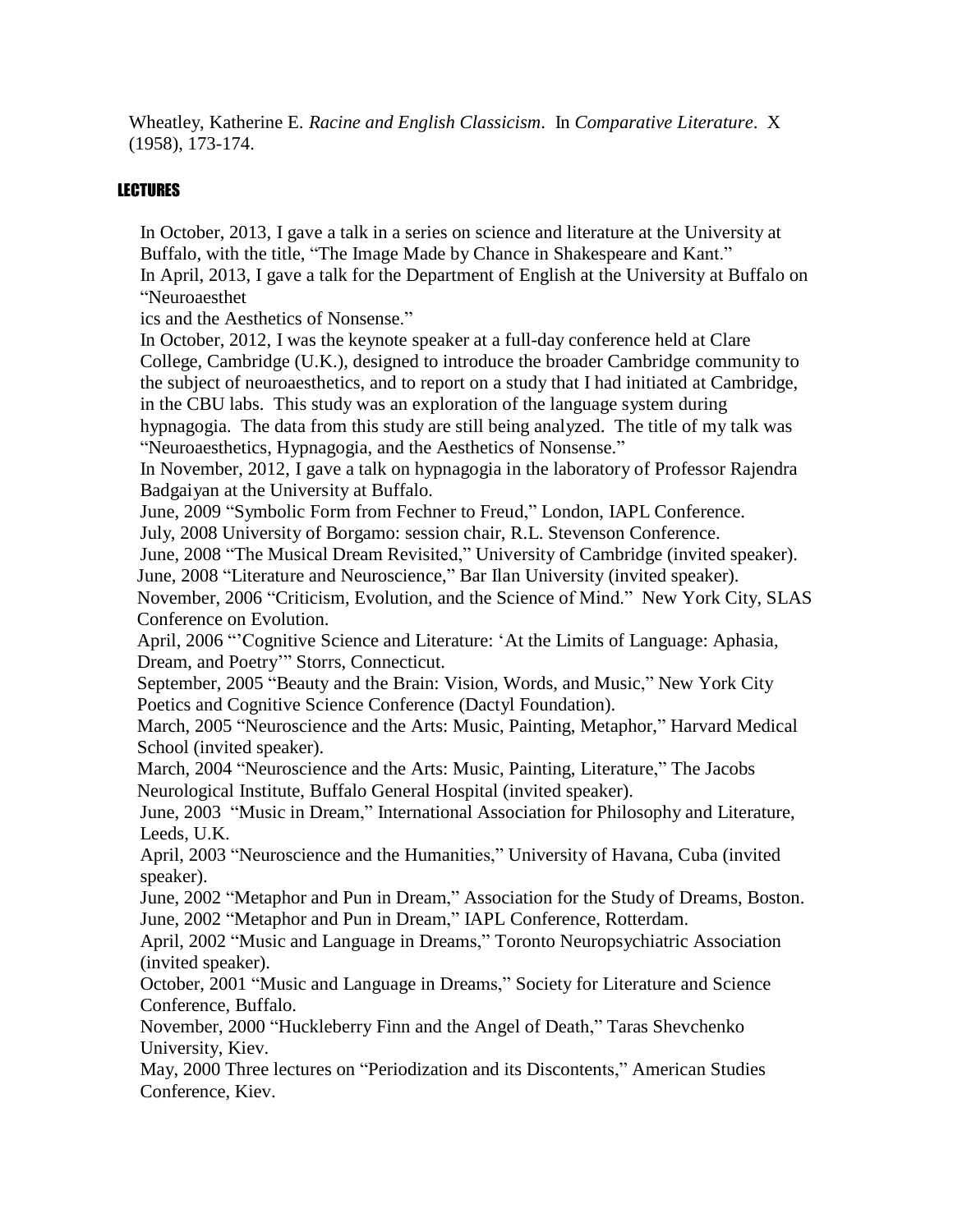May, 2000 "Memory and Syntax in Shelley," Taras Shevchenko University, Kiev. April, 2000 "Le Personnage du Juif das l'oeuvre d'Erckmann-Chatrian," Taras Shevchenko University, Kiev.

May, 1998 "Sacher-Masoch and the Defense of Ashkenazi Values," Jagiellonian University, Krakow.

May, 1996 "Quebec Literature," University of Warsaw.

September, 1995 "The Expatriate Quebec Jewish Experience," invited lecture for the 80th anniversary of the Montreal Jewish Library.

May, l991 "Tremblay, Bataille, Bernstein, and Macbeth: The Problem of Political Comedy," International Association for Philosophy and Literature Conference, Montreal. April, 1990 "Montreal Yiddish Poetry in the l930's," International Association for Philosophy and Literature Conference, Irvine.

March, l990 "The Unconscious before Freud," Rhode Island College.

April, 1989 "Freud before Freud: K.A. Scherner." Literature and Society Conference, SUNY/Buffalo.

Dec.,1988 "History of Yiddish." Toronto Society for Yiddish.

1988 "History of Yiddish" Conference (Montreal).

1987-1988 Lecture workshops on Quebec culture. SUNY/Buffalo and SUNY/Albany.

1984 "Literature and the Monad." Pecs (Hungary).

1981 "Brahms's Deconstruction of a Text by Goethe." 19th Century Conference, Emory University.

Nov., 1980 "Meditations on the 'Frog King'". Brown University.

1980 "Escape from Fiction," and "*Othello* in Leibnizian Perspective." University of

May, 1980 "The Effortless in Art and Literature." University of Maine, Portland.

May, 1980 "Spontaneity in Poetry." International Association for Philosophy and Literature (Orono, Maine).

April, 1980 "Words and Images: Harmony and Dissonance." University of Massachusetts/Amherst.

March, 1980 "Toward the Rehabilitation of the Image." Massachusetts Institute of Technology.

Dec., 1979 "Aspects of Image." Modern Language Association (San Francisco).

Sept., 1979 "Literature and Ethics." Brown University.

1977-1978 "The Motivation of Poetry." American Psychiatric Association (Toronto). "Literature and Didacticism." Wayne State University.

"Literature and Ethics." Georgia State University.

"Walter Benjamin and Tolstoi." International Association for Literature and Philosophy (Cleveland).

"Words and Images in *Hamlet*." St. Francis Xavier University.

"The Purposes of Literary Criticism." Criticism Section, Modern Language Association

(New York).

1969 "The Uncreating Word: Foucault on the Saguenay." Inaugural lecture for the Canadian Comparative Literature Association.

#### ADMINISTRATIVE EXPERIENCE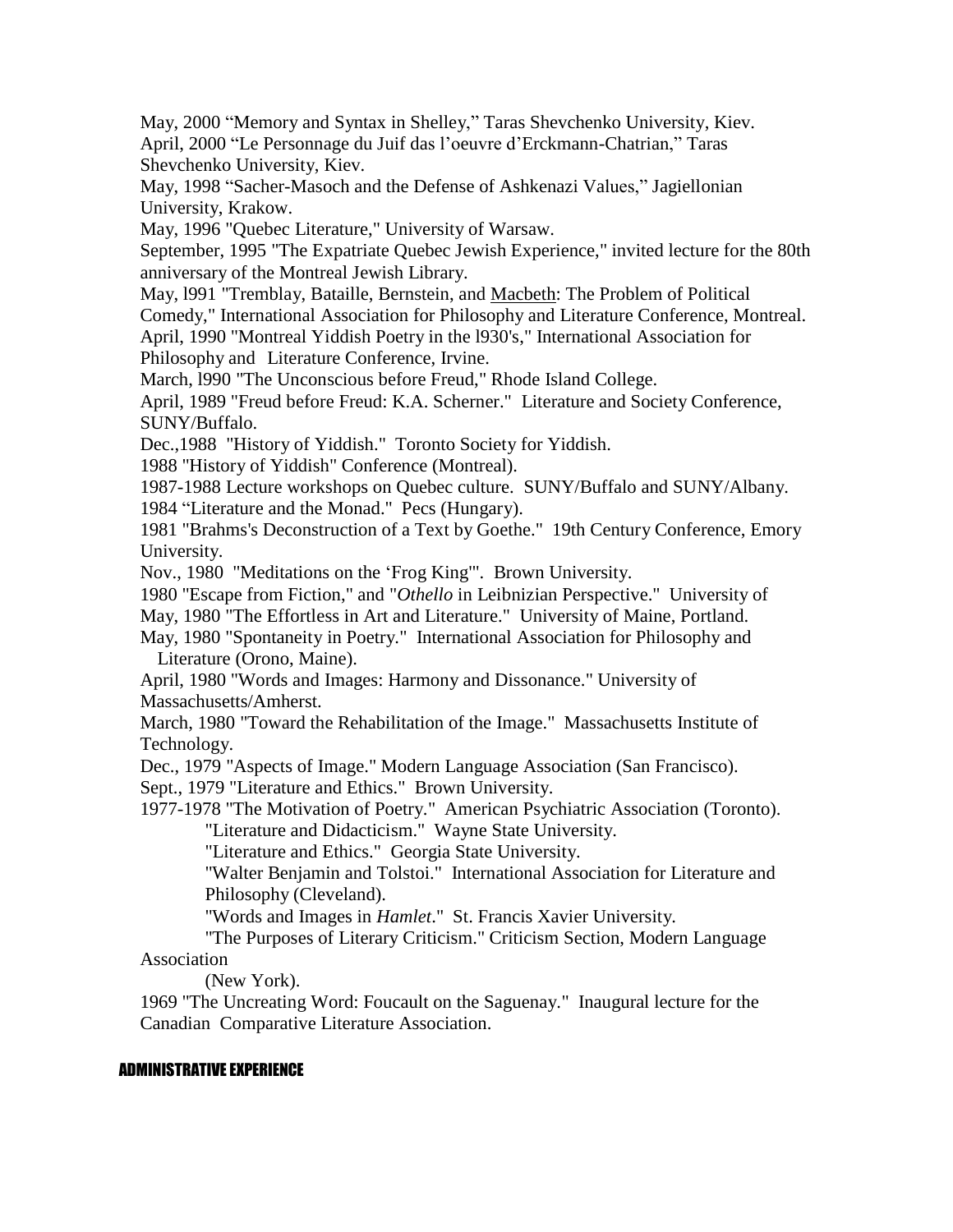# **Department of English**

| March 1989 | Director of Particularism Conference                       |
|------------|------------------------------------------------------------|
| 1987-1988  | Coordinator of Lecture Series in Literature and Philosophy |
| 1986-1987  | Member of Undergraduate Curriculum Committee               |
| 1984-1989  | Member of Library Committee                                |
| 1984-1985  | Member of Butler Chair Committee                           |
| 1983-1986  | Member of Senior Recruitment Committee                     |
| 1979-      | Director of Graduate Program in Literature and Philosophy  |
| 1975-1977  | Director of Graduate Program in Literature and Philosophy  |
| 1971-1973  | Member of Junior Recruitment Committee                     |
| 1965-1969  | Director of Graduate Studies                               |
|            | Member of numerous faculty tenure reading committees       |
|            |                                                            |

# **Faculty of Arts and Letters**

| 1978-1980 | Coordinator of Lecture Series in Comparative Literature          |
|-----------|------------------------------------------------------------------|
| 1975-1978 | Member of Appointments, Promotions and Tenure Committee          |
| 1973-1976 | Member of Educational Policy Committee                           |
| 1970-1971 | Chair of Search Committee for a Chairman of Spanish, Italian and |
|           | Portuguese Department                                            |
| 1968-1969 | Member of Search Committee for a Chairman of French Department   |
| 1967-1968 | Member of Search Committee for a Chairman of German Department   |
| 1966-1967 | Acting Director, Program in Comparative Literature               |

## **University**

| 1985-1987 | Member of the Committee on Canadian Studies                            |
|-----------|------------------------------------------------------------------------|
| 1967-1969 | Member of the President's Review Board                                 |
|           | Member of the Divisional Committee of the Graduate School              |
|           | Member of the Executive Committee of the Graduate School               |
| 2000      | At Taras Shevchenko University, Kiev, established the Canadian Studies |
|           | Program.                                                               |

## **SUNY**

c. 1975 Chairman of the Board of Outside Evaluators for the A.M. in English at Fredonia.

## **National Organizations**